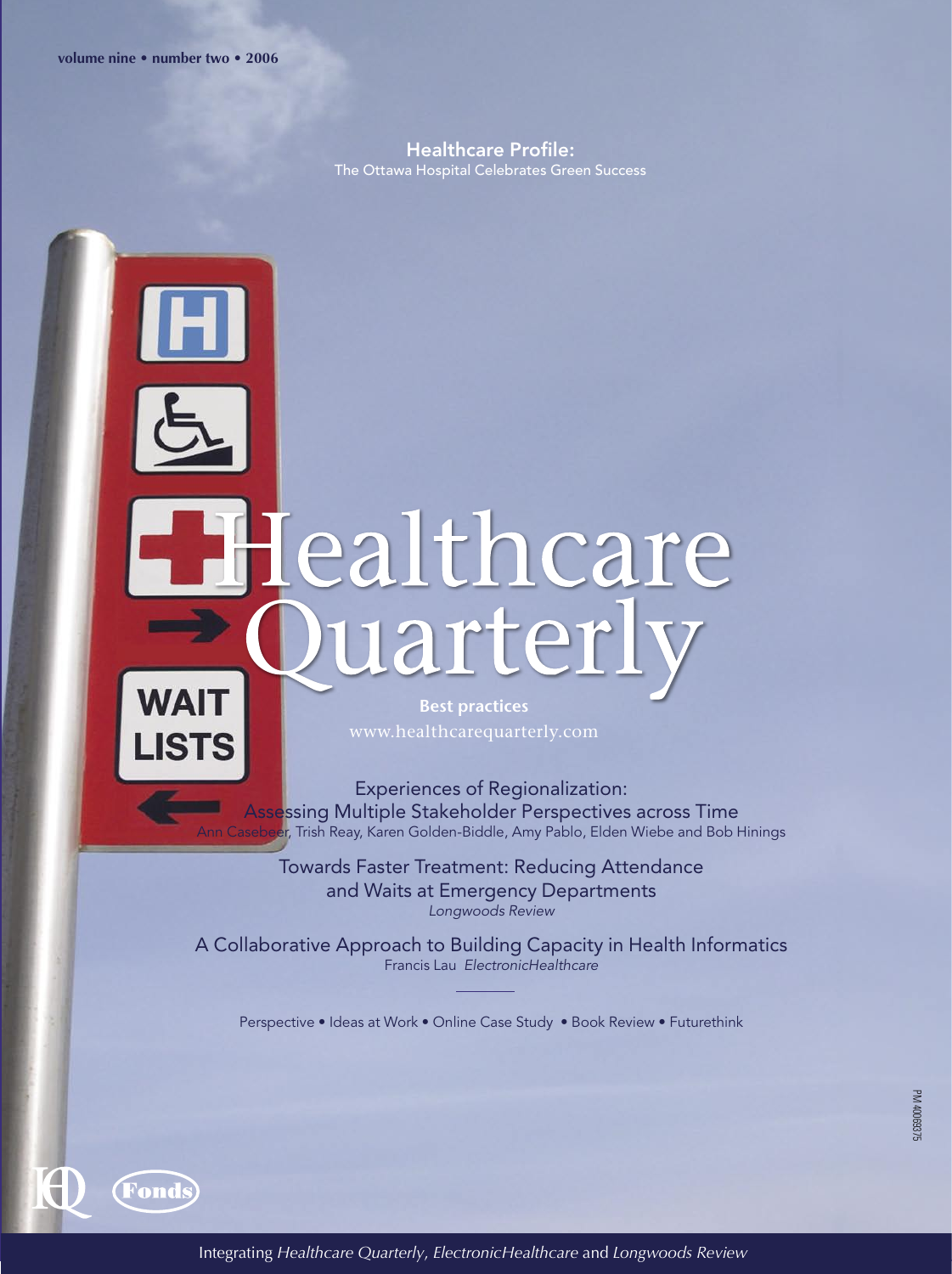## The Ottawa Hospital Celebrates Green Success

Faris Rashid

The Ottawa Hospital (TOH) is one of the largest healthcare organizations in Canada with more than 3.5 million square feet of space across three campuses – Civic, General and Riverside. With a vision to become "nationally recognized as the Academic Health Science Center of choice," TOH provides a full range of academic programs and services and operates a leading-edge Health Research Institute.

Building and sustaining financial strength is a key success factor for TOH, and with this in mind, the facilities management department had concerns about the increasing annual energy budget of \$14 million. Improving building comfort, ensuring code compliance, reducing the environmental impact and managing utility risks were also key concerns. Consequently, the development of an energy-management plan was required to manage energy costs and improve building performance.

To achieve this, TOH assessed the concept of "Performance Contracting," which offered a solution that would provide the necessary capital investment to allow for significant utility savings, while minimizing financial risk for the organization.

TOH supported the Performance Contracting approach, and through a competitive "Request for Proposal" process, Honeywell was selected to deliver an ambitious, long-term facility infrastructure renewal plan, designed to significantly improve the efficiency and quality of the hospital's buildings and systems while generating utility cost savings. The Honeywell Energy Conservation Program began in the winter of 2004 and was completed in summer 2005, investing approximately \$17 million in building infrastructure upgrades across TOH's three campuses. The investment provided TOH with a guaranteed utility savings of approximately \$2.7 million per year over a 15-year period. Key components of the project included:

- Lighting retrofits at all three campuses
- Lighting upgrade of two parking garages
- New state-of-the-art Building Automation System covering approximately 5,500 points of control for all three campuses
- Replacement of some chillers with more energy-efficient units and environmentally friendly "CFC free" chillers
- Installation of high-efficiency hot water and heating boilers
- Replacement of existing motors with more efficient ones
- Power factor correction to offset current low-power factor penalty
- Sealing building envelops to reduce drafts and prevent energy leakage
- Installation of water conserving fixtures and reduction in process water usage
- Ongoing awareness program

Through the implementation of this program, TOH has reduced utility consumption of natural gas by 40%, electricity by 18%, steam by 23% and water by 5%, resulting in annual

> savings of \$2.7 million. Mr. Brock Marshall, Director of Engineering Services at TOH, realized the importance of controlling energy costs especially in volatile markets and has assigned an Energy Manager to monitor energy use, as well as find and evaluate additional ways to reduce energy consumption. "The savings guarantee is an important factor to the project as it allows TOH to manage any financial risk associated with the project. A lot of companies will



The Ottawa Hospital (TOH) received the Energy Efficiency award for the Green Health Care Awards at the OHA HealthAchieve2005 on November 1st. /from left to right: Faris Rashid, P.Eng. –Energy Manager TOH, Brock Marshall, P.Eng. Director Engineering & Operations, TOH accepting the Energy Efficiency Award from John Wilkinson, Parliamentary Assistant to the Honorable Laurel C. Broten, Ontario's Minister of the Environment

tell us a figure of how much we can save in upgrading various building systems but most cannot guarantee these figures, which leaves the organization at risk when making an investment of this magnitude," said Mr. Marshall.

This project profile supported by education grants from The Ottawa Hospital (ww.ottawahospital.on.ca) and Honeywell Canada (www.honeywell.ca)